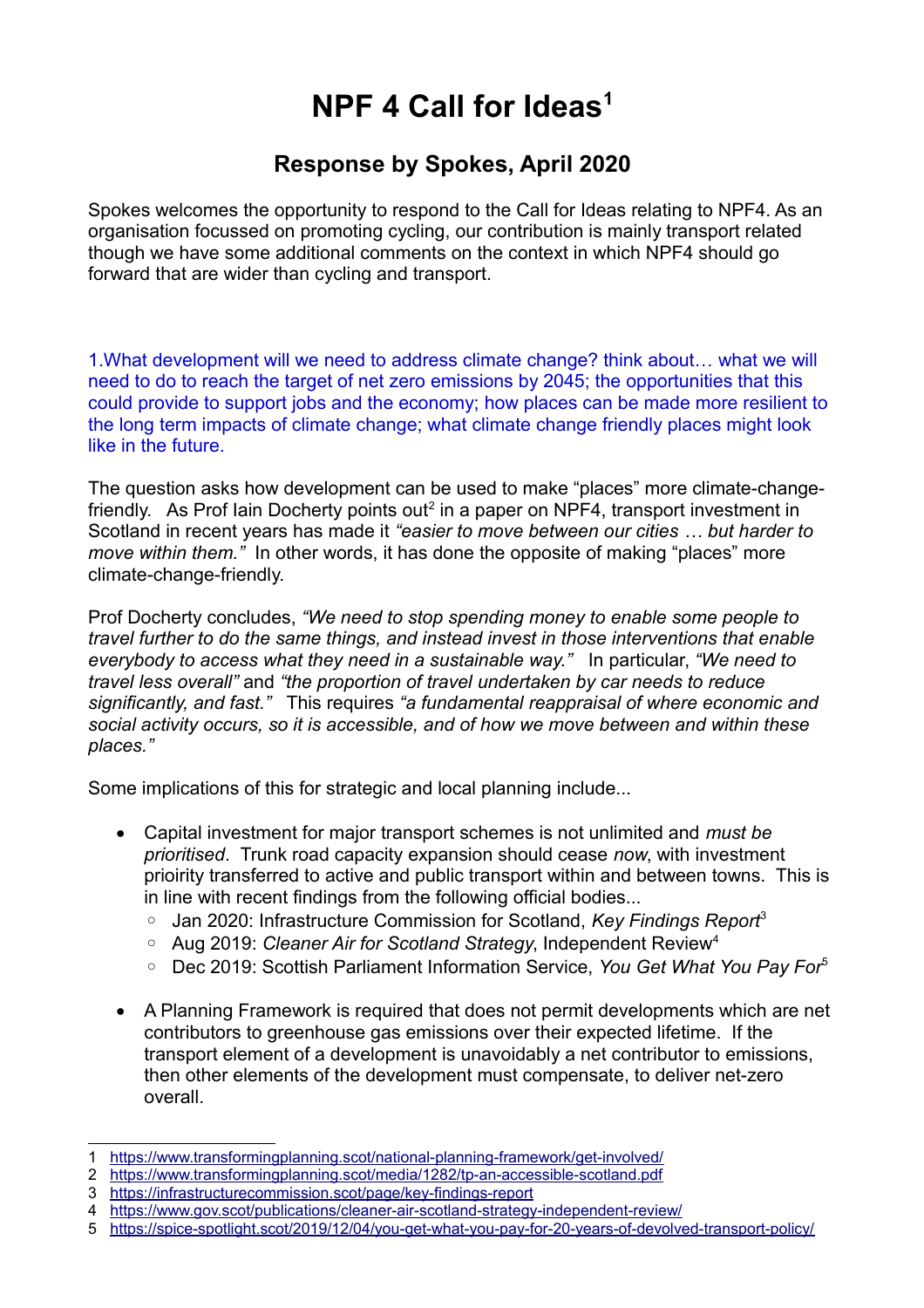- From the outset (I.e the planning application) developers *and subsequent owners and operators* must be made to uphold emission reduction measures throughout the lifetime of the development - not promise the earth initially only for that to disappear when ownership changes. New Planning legislation may be needed to enable this.
- Developments must in every case minimise motor traffic usage, and encourage travel by bicycle and other sustainable means. The Utrecht 12,000-person Merwede development $6$  shows what can be achieved with imagination and strength of purpose which is required by central and local government in Scotland and the UK.
- All residential and commercial developments and sales of older property should be required to offer good quality active travel and public transport, information and incentives to encourage the use of these travel modes.

Taking a wider context, the Scottish government has for years promoted so-called "sustainable economic growth." It has been perhaps convenient for government that the word 'sustainable' has two meanings – one being 'environmentally-aware' and the other being 'capable of continuing.' The usual usage of 'sustainable economic growth' is growth which continues, yet the word 'sustainable' adds an aura of growth which is environmentally respectful. In fact pure growth should not be the nation's primary economic objective – rather, the aim should be a sustainable society and economy. Thus we urge the dropping of the term "sustainable economic growth", to be replaced by a term such as "sustainable society."

2.How can planning best support our quality of life, health and wellbeing in the future? think about… where we might want to live in 2050; how many and what types of homes we will need; how we can encourage more people to live in rural Scotland; whether we could target development to address longstanding differences in health and quality of life; whether and where we might need new settlements, and regeneration of existing communities; how places could be more inclusive, diverse, creative, vibrant, safe, resilient and empowering.

It is not just a question of where we "want" to live, which is often driven by profit-seeking developers. It *has to be* a question of sustainable development, which generally means *compact development* (whether in cities, towns or villages) with quality internal active travel connections, car use largely based on shared ownership models, and quality public transport between settlements.

National Planning Policy has previously allowed and is currently enabling a concentration of development to be focussed on the central belt and particularly in and around Edinburgh. This seems to be the result of allowing private business interests to determine the location of new jobs with residential developments following. Such an approach is unsustainable. It results in all sorts of bottlenecks, including transport, and compromises the sustainability aspects of national planning policy. For example many Edinburgh residential developments go through despite the fact that the only practical way for residents to get to work, school and shops is by car. In other words planning is playing a part in entrenching vehicle dependency rather than ensuring that there are choices for sustainable and active modes as planning policy states there should be.

<span id="page-1-0"></span><sup>6</sup> [https://www.theguardian.com/world/2020/mar/15/forward-thinking-utrecht-builds-car-free-district-for-](https://www.theguardian.com/world/2020/mar/15/forward-thinking-utrecht-builds-car-free-district-for-12000-people)[12000-people](https://www.theguardian.com/world/2020/mar/15/forward-thinking-utrecht-builds-car-free-district-for-12000-people)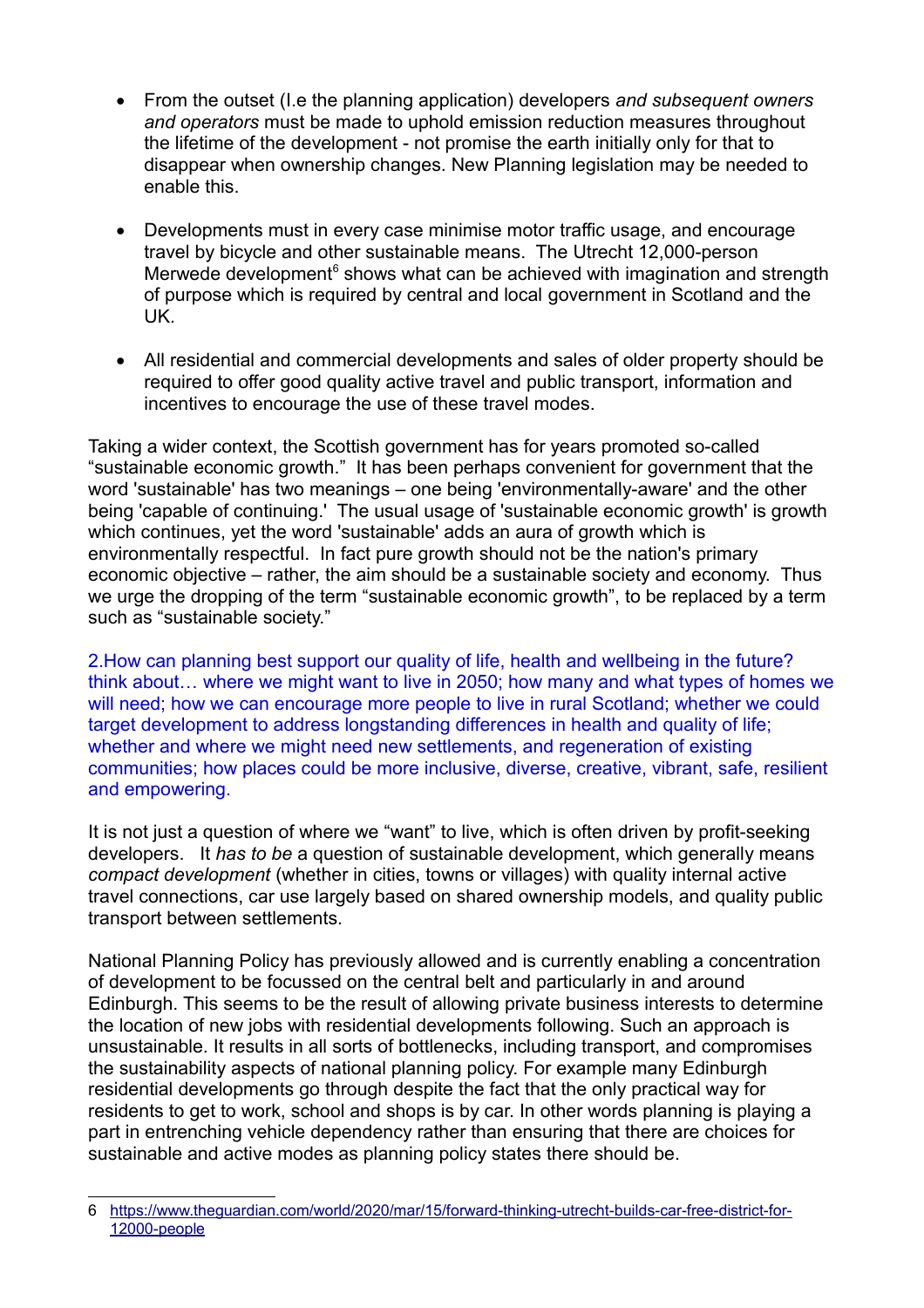Development should be much more evenly spread in the country and central belt and for there to be a prohibition on development where public and active travel are not realistic options for residents or workers.

It should be mandatory that good quality advice covering active and public travel options is provided to new residents of developments, whether that is new developments or the intake of new residents or employees in appropriate settings such as student accommodation. Currently Travel Plans are only produced at the initial opening of a development but not when there are new occupants. Owners/operators of buildings should be required to maintain updated travel plans and provide them for all new occupants whether students at the start of the academic year, new employees in a building and all other settings involving new occupants. Such an approach will extend the potential to establish sustainable travel habits before other less sustainable ones become established.

There are existing national planning policies that discourage the move to increased levels of cycling. An example is the complex, expensive and potentially unsuccessful steps property owners face if they need to create cycle storage facilities at the front of their property. For many properties, notably in terraced housing and some tenements, this is the only realistic bike-storage option. Spokes has worked with City of Edinburgh Council to create a factsheet<sup>[7](#page-2-0)</sup> that helps clarify the rules and makes a successful application more likely. However, a costly planning application is still necessary and in the last resort the householder still faces a possibility of rejection even if the factsheet advice is followed. A much better situation would be to provide permitted development rights for cycle sheds or containers which do not exceed the dimensions specified in the factsheet. The Scottish Government should make this change as part of the current review of permitted development rights.

It is essential that the planning profession have a good grasp of sustainable society and economy concepts . This will enable them to better input as proposals are being framed by developers. We would propose a national training module be developed for this purpose and be a compulsory part of continuous professional development.

3.What does planning need to do to enable development and investment in our economy so that it benefits everyone? think about… what our economy might look like in 2050; how planning can anticipate and respond to the economic challenges of Brexit; what the key sectors might be and what infrastructure they may need to support them; how planning could stimulate and distribute growth; what type, scale and distribution of business and industrial land and premises will be needed; where significant investment sites might be; how economic opportunities could improve, or be accessible from, places where deprivation is concentrated.

Whilst development needs to be compact, that should not normally mean large developments on greenfield sites. Rather, efforts and incentives should be concentrated on the mass of brownfield opportunities within existing built-up communities. These generally provide a strong basis for quality active travel provision and the presence of a whole range of other services in easy reach of the new housing.

Some of our points in response to your  $2<sup>nd</sup>$  consultation question are also relevant to this question.

<span id="page-2-0"></span><sup>7</sup> <http://www.spokes.org.uk/wp-content/uploads/2013/03/Cycle-sheds-factsheet-Word97-v12-FINAL.pdf>